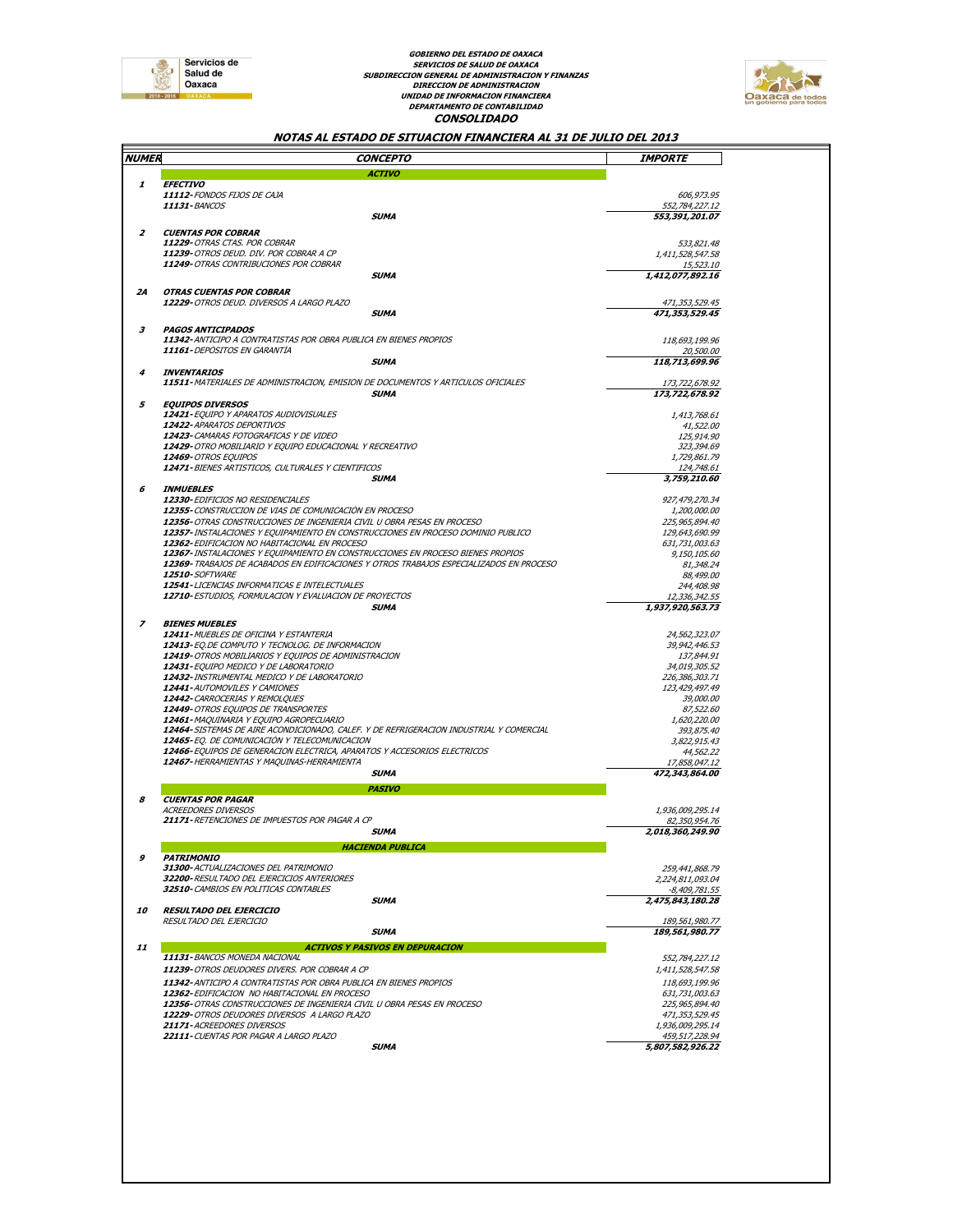

**DEPARTAMENTO DE CONTABILIDAD GOBIERNO DEL ESTADO DE OAXACA SERVICIOS DE SALUD DE OAXACA SUBDIRECCION GENERAL DE ADMINISTRACION Y FINANZASDIRECCION DE ADMINISTRACION UNIDAD DE INFORMACION FINANCIERACONSOLIDADO**



#### **ESTADO DE SITUACION FINANCIERA AL 31 DE JULIO DEL 2013**

| <b>ACTIVO</b>                                                                                                                                                                                                                                                                                                                                                                                                                                                    |                                                                                                                                                                                                                                                                                                                                                                                                                                                                                                                                                                 | <b>PASIVO</b>                       |                             |                  |
|------------------------------------------------------------------------------------------------------------------------------------------------------------------------------------------------------------------------------------------------------------------------------------------------------------------------------------------------------------------------------------------------------------------------------------------------------------------|-----------------------------------------------------------------------------------------------------------------------------------------------------------------------------------------------------------------------------------------------------------------------------------------------------------------------------------------------------------------------------------------------------------------------------------------------------------------------------------------------------------------------------------------------------------------|-------------------------------------|-----------------------------|------------------|
| <b>CIRCULANTE</b>                                                                                                                                                                                                                                                                                                                                                                                                                                                |                                                                                                                                                                                                                                                                                                                                                                                                                                                                                                                                                                 | <b>CORTO PLAZO</b>                  |                             |                  |
| EFECTIVO                                                                                                                                                                                                                                                                                                                                                                                                                                                         | 553,391,201.07 _1/_11/                                                                                                                                                                                                                                                                                                                                                                                                                                                                                                                                          | <b>CUENTAS POR PAGAR</b>            | 2,018,360,249.90 <b>_8/</b> |                  |
| <b>CUENTAS POR COBRAR</b>                                                                                                                                                                                                                                                                                                                                                                                                                                        | $1,412,077,892.16$ $2/$ $11/$                                                                                                                                                                                                                                                                                                                                                                                                                                                                                                                                   |                                     |                             |                  |
| <b>INVENTARIOS</b>                                                                                                                                                                                                                                                                                                                                                                                                                                               | 173,722,678.92 <b>_4/</b>                                                                                                                                                                                                                                                                                                                                                                                                                                                                                                                                       | <b>LARGO PLAZO</b>                  |                             |                  |
|                                                                                                                                                                                                                                                                                                                                                                                                                                                                  |                                                                                                                                                                                                                                                                                                                                                                                                                                                                                                                                                                 | DEUDAS POR ADQ.DE BIENES Y SERV.POR |                             |                  |
|                                                                                                                                                                                                                                                                                                                                                                                                                                                                  |                                                                                                                                                                                                                                                                                                                                                                                                                                                                                                                                                                 | PAGAR A LARGO PLAZO                 | 459,517,228.94 <b>_11/</b>  |                  |
| <b>SUMA CIRCULANTE</b>                                                                                                                                                                                                                                                                                                                                                                                                                                           | 2,139,191,772.15                                                                                                                                                                                                                                                                                                                                                                                                                                                                                                                                                |                                     |                             |                  |
|                                                                                                                                                                                                                                                                                                                                                                                                                                                                  |                                                                                                                                                                                                                                                                                                                                                                                                                                                                                                                                                                 | <b>TOTAL PASIVO</b>                 |                             | 2,477,877,478.84 |
|                                                                                                                                                                                                                                                                                                                                                                                                                                                                  |                                                                                                                                                                                                                                                                                                                                                                                                                                                                                                                                                                 |                                     |                             |                  |
| <b>NO CIRCULANTE</b>                                                                                                                                                                                                                                                                                                                                                                                                                                             |                                                                                                                                                                                                                                                                                                                                                                                                                                                                                                                                                                 | <b>HACIENDA PUBLICA</b>             |                             |                  |
| OTROS DEUD.DIVERS. A LARGO PLAZO                                                                                                                                                                                                                                                                                                                                                                                                                                 | 471,353,529.45 <b>_2A/</b>                                                                                                                                                                                                                                                                                                                                                                                                                                                                                                                                      |                                     |                             |                  |
| PAGOS ANTICIPADOS                                                                                                                                                                                                                                                                                                                                                                                                                                                | $118,713,699.96$ $-3/$ 11/                                                                                                                                                                                                                                                                                                                                                                                                                                                                                                                                      |                                     |                             |                  |
|                                                                                                                                                                                                                                                                                                                                                                                                                                                                  | 590,067,229.41                                                                                                                                                                                                                                                                                                                                                                                                                                                                                                                                                  |                                     |                             |                  |
| <b>BIENES MUEBLES</b>                                                                                                                                                                                                                                                                                                                                                                                                                                            |                                                                                                                                                                                                                                                                                                                                                                                                                                                                                                                                                                 | <b>PATRIMONIO</b>                   |                             |                  |
|                                                                                                                                                                                                                                                                                                                                                                                                                                                                  | 24,562,323,07                                                                                                                                                                                                                                                                                                                                                                                                                                                                                                                                                   |                                     | 2,475,843,180.28 9/         |                  |
| MUEBLES DE OFICINA Y ESTANTERIA                                                                                                                                                                                                                                                                                                                                                                                                                                  | 137,844,91                                                                                                                                                                                                                                                                                                                                                                                                                                                                                                                                                      | PATRIMONIO                          |                             |                  |
| OTROS MOBILIARIOS Y EQUIPOS DE ADMINISTRACION                                                                                                                                                                                                                                                                                                                                                                                                                    |                                                                                                                                                                                                                                                                                                                                                                                                                                                                                                                                                                 |                                     |                             |                  |
| EQ.DE COMPUTO Y TECNOLOG. DE INFORMACION                                                                                                                                                                                                                                                                                                                                                                                                                         | 39,942,446,53                                                                                                                                                                                                                                                                                                                                                                                                                                                                                                                                                   |                                     |                             |                  |
| EQ. DE COMUNICACIÓN Y TELECOMUNICACION                                                                                                                                                                                                                                                                                                                                                                                                                           | 3,822,915.43                                                                                                                                                                                                                                                                                                                                                                                                                                                                                                                                                    |                                     |                             |                  |
| HERRAMIENTAS Y MAQUINAS-HERRAMIENTA                                                                                                                                                                                                                                                                                                                                                                                                                              | 17,858,047.12                                                                                                                                                                                                                                                                                                                                                                                                                                                                                                                                                   | RESULTADO DEL EJERCICIO             |                             |                  |
| <b>AUTOMOVILES Y CAMIONES</b>                                                                                                                                                                                                                                                                                                                                                                                                                                    | 123,429,497.49                                                                                                                                                                                                                                                                                                                                                                                                                                                                                                                                                  | RESULTADO DEL EJERCICIO             | 189,561,980.77 _10/         |                  |
| CORROCERIAS Y REMOLQUES                                                                                                                                                                                                                                                                                                                                                                                                                                          | 39,000.00                                                                                                                                                                                                                                                                                                                                                                                                                                                                                                                                                       |                                     |                             |                  |
| MAQUINARIA Y EQUIPO AGROPECUARIO                                                                                                                                                                                                                                                                                                                                                                                                                                 | 1,620,220.00                                                                                                                                                                                                                                                                                                                                                                                                                                                                                                                                                    |                                     |                             |                  |
| EQUIPO MEDICO Y DE LABORATORIO                                                                                                                                                                                                                                                                                                                                                                                                                                   | 34,019,305.52                                                                                                                                                                                                                                                                                                                                                                                                                                                                                                                                                   |                                     |                             |                  |
| INSTRUMENTAL MEDICO Y DE LABORATORIO                                                                                                                                                                                                                                                                                                                                                                                                                             | 226,386,303.71                                                                                                                                                                                                                                                                                                                                                                                                                                                                                                                                                  | TOTAL HACIENDA PUBLICA              |                             | 2,665,405,161.05 |
| OTROS EQUIPOS DE TRANSPORTE                                                                                                                                                                                                                                                                                                                                                                                                                                      | 87,522.60                                                                                                                                                                                                                                                                                                                                                                                                                                                                                                                                                       |                                     |                             |                  |
| SISTEMAS DE AIRE ACONDICIONADO, CALEFACCION Y DE                                                                                                                                                                                                                                                                                                                                                                                                                 |                                                                                                                                                                                                                                                                                                                                                                                                                                                                                                                                                                 |                                     |                             |                  |
| REFRIGERACION INDUSTRIAL Y COMERCIAL                                                                                                                                                                                                                                                                                                                                                                                                                             | 393,875.40                                                                                                                                                                                                                                                                                                                                                                                                                                                                                                                                                      |                                     |                             |                  |
| EQUIPOS DE GENERACION ELECTRICA, APARATOS Y                                                                                                                                                                                                                                                                                                                                                                                                                      |                                                                                                                                                                                                                                                                                                                                                                                                                                                                                                                                                                 |                                     |                             |                  |
| <b>ACCESORIOS ELECTRICOS</b>                                                                                                                                                                                                                                                                                                                                                                                                                                     | $44,562.22$ $-7/$                                                                                                                                                                                                                                                                                                                                                                                                                                                                                                                                               |                                     |                             |                  |
| <b>EQUIPOS DIVERSOS</b>                                                                                                                                                                                                                                                                                                                                                                                                                                          | 3,759,210.60 5/                                                                                                                                                                                                                                                                                                                                                                                                                                                                                                                                                 |                                     |                             |                  |
|                                                                                                                                                                                                                                                                                                                                                                                                                                                                  | 476,103,074.60                                                                                                                                                                                                                                                                                                                                                                                                                                                                                                                                                  |                                     |                             |                  |
|                                                                                                                                                                                                                                                                                                                                                                                                                                                                  |                                                                                                                                                                                                                                                                                                                                                                                                                                                                                                                                                                 |                                     |                             |                  |
| <b>BIENES INMUEBLES</b>                                                                                                                                                                                                                                                                                                                                                                                                                                          |                                                                                                                                                                                                                                                                                                                                                                                                                                                                                                                                                                 |                                     |                             |                  |
| <b>INMUEBLES</b>                                                                                                                                                                                                                                                                                                                                                                                                                                                 | 1,937,920,563.73 <b>_6<sub>/</sub>_11/</b>                                                                                                                                                                                                                                                                                                                                                                                                                                                                                                                      |                                     |                             |                  |
|                                                                                                                                                                                                                                                                                                                                                                                                                                                                  | 1,937,920,563.73                                                                                                                                                                                                                                                                                                                                                                                                                                                                                                                                                |                                     |                             |                  |
| <b>SUMA NO CIRCULANTE</b>                                                                                                                                                                                                                                                                                                                                                                                                                                        | 3,004,090,867.74                                                                                                                                                                                                                                                                                                                                                                                                                                                                                                                                                |                                     |                             |                  |
|                                                                                                                                                                                                                                                                                                                                                                                                                                                                  |                                                                                                                                                                                                                                                                                                                                                                                                                                                                                                                                                                 |                                     |                             |                  |
| <b>TOTAL ACTIVO</b>                                                                                                                                                                                                                                                                                                                                                                                                                                              | 5,143,282,639.89                                                                                                                                                                                                                                                                                                                                                                                                                                                                                                                                                | TOTAL PASIVO Y HACIENDA PUBLICA     |                             | 5,143,282,639.89 |
|                                                                                                                                                                                                                                                                                                                                                                                                                                                                  |                                                                                                                                                                                                                                                                                                                                                                                                                                                                                                                                                                 |                                     |                             |                  |
| 1/ CORRESPONDE A LAS CUENTAS DE FONDOS FLIOS DE CAJA Y BANCOS.<br>3/ CORRESPONDE A LAS CUENTAS DE ANTICIPO A CONTRATISTAS Y DEPÓSITOS EN GARANTÍA<br>4/ CORRESPONDE A LA CUENTA DE ALMACENES<br>6/ CORRESPONDE A LAS CUENTAS DE EDIFICIOS NO RESIDENCIALES, EDIFICACION NO HABITACIONAL EN PROCESO<br>7/ CORRESPONDE A LAS CUENTAS DE BIENES MUEBLES<br>10/ CORRESPONDE A LA CUENTA RESULTADO DEL EJERCICIO<br>11/ CORRESPONDE A ACTIVOS Y PASIVOS EN DEPURACION | 2/ CORRESPONDE A LAS CUENTAS DE OTROS DEUDORES DIVERSOS POR COBRAR A CP, OTRAS CONTRIBUCIONES POR PAGAR Y OTROS DEUDORES DIVERSOS A LP.<br>5/ CORRESPONDE A LAS CUENTAS DE EQUIPO DEPORTIVO, EQUIPO AUDIOVISUAL, COLECCIONES CIENTÍFICAS, ARTÍSTICAS Y LITERARIAS Y MOBILIARIO Y EQUIPO DE COCINA<br>8/ CORRESPONDE A LAS CUENTAS POR PAGAR A CORTO Y A LARGO PLAZO Y RETENCIONES DE IMPUESTOS A PAGAR A CP<br>_9/ CORRESPONDE A LAS CUENTAS DE PATRIMONIO, ACTUALIZACIONES DEL PATRIMONIO, RESULTADO DE EJERCICIOS ANTERIORES Y CAMBIOS EN POLITICAS CONTABLES |                                     |                             |                  |
|                                                                                                                                                                                                                                                                                                                                                                                                                                                                  |                                                                                                                                                                                                                                                                                                                                                                                                                                                                                                                                                                 |                                     |                             |                  |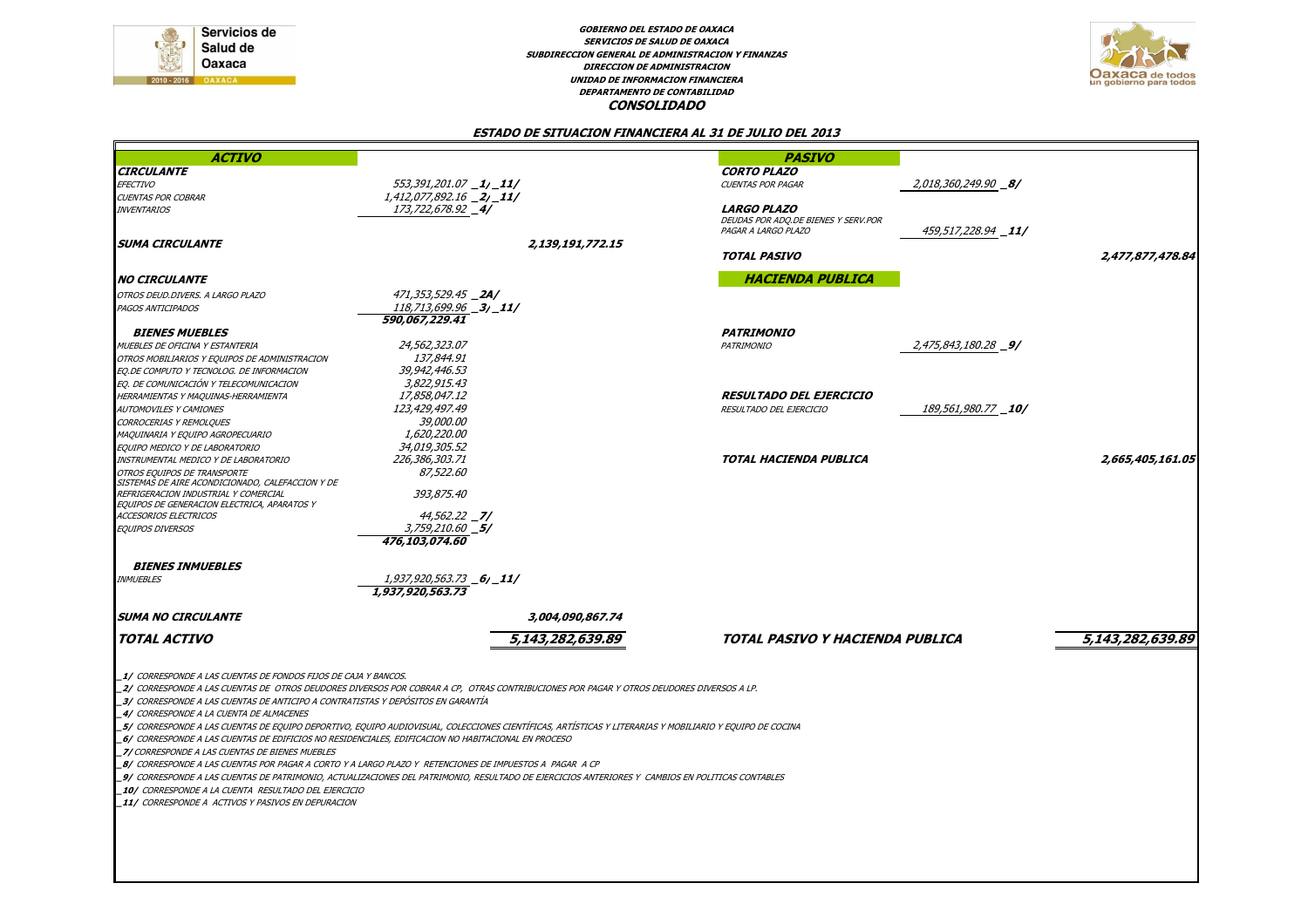

**GOBIERNO DEL ESTADO DE OAXACA SERVICIOS DE SALUD DE OAXACA SUBDIRECCION GENERAL DE ADMINISTRACION Y FINANZAS DIRECCION DE ADMINISTRACION UNIDAD DE INFORMACION FINANCIERA DEPARTAMENTO DE CONTABILIDAD**



### **CONSOLIDADO**

## **NOTAS AL ESTADO DE RESULTADOS DEL 01 DE ENERO AL 31 DE JULIO DEL 2013**

| <b>INGRESOS</b><br><b>MINISTRACIONES AÑO EN CURSO</b><br>Transferencias Internas y Asignaciones al Sector Público<br>1,700,051,049.58<br>1,700,051,049.58<br><b>SUMA</b><br><b>EGRESOS</b><br><b>PRESUPUÉSTALES</b><br>Transferencias Internas y Asignaciones al Sector Público<br>1,510,489,068.81<br>1,510,489,068.81<br><b>SUMA</b> | <b>NUMERO</b><br><b>CONCEPTO</b> | <b>IMPORTE</b> |
|----------------------------------------------------------------------------------------------------------------------------------------------------------------------------------------------------------------------------------------------------------------------------------------------------------------------------------------|----------------------------------|----------------|
| $\pmb{\mathit{1}}$<br>$\boldsymbol{z}$                                                                                                                                                                                                                                                                                                 |                                  |                |
|                                                                                                                                                                                                                                                                                                                                        |                                  |                |
|                                                                                                                                                                                                                                                                                                                                        |                                  |                |
|                                                                                                                                                                                                                                                                                                                                        |                                  |                |
|                                                                                                                                                                                                                                                                                                                                        |                                  |                |
|                                                                                                                                                                                                                                                                                                                                        |                                  |                |
|                                                                                                                                                                                                                                                                                                                                        |                                  |                |
|                                                                                                                                                                                                                                                                                                                                        |                                  |                |
|                                                                                                                                                                                                                                                                                                                                        |                                  |                |
|                                                                                                                                                                                                                                                                                                                                        |                                  |                |
|                                                                                                                                                                                                                                                                                                                                        |                                  |                |
|                                                                                                                                                                                                                                                                                                                                        |                                  |                |
|                                                                                                                                                                                                                                                                                                                                        |                                  |                |
|                                                                                                                                                                                                                                                                                                                                        |                                  |                |
|                                                                                                                                                                                                                                                                                                                                        |                                  |                |
|                                                                                                                                                                                                                                                                                                                                        |                                  |                |
|                                                                                                                                                                                                                                                                                                                                        |                                  |                |
|                                                                                                                                                                                                                                                                                                                                        |                                  |                |
|                                                                                                                                                                                                                                                                                                                                        |                                  |                |